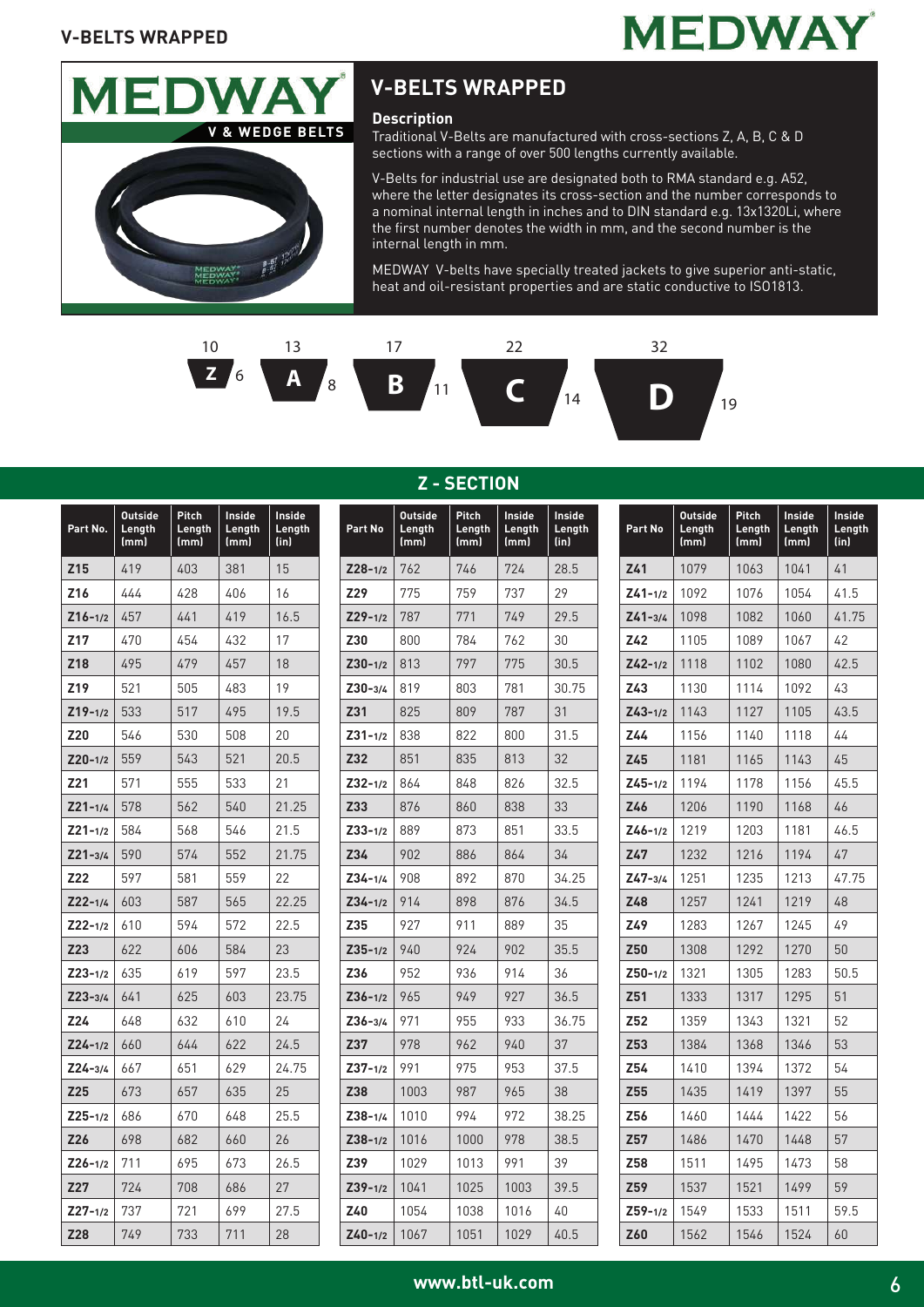| <b>Z-SECTION CONTINUED</b> |  |  |  |
|----------------------------|--|--|--|



| Part No     | <b>Outside</b><br>Length<br>(mm) | Pitch<br>Length<br>(mm) | Inside<br>Length<br>(mm) | Inside<br>Length<br>(in) |
|-------------|----------------------------------|-------------------------|--------------------------|--------------------------|
| Z61         | 1587                             | 1571                    | 1549                     | 61                       |
| Z62         | 1613                             | 1597                    | 1575                     | 62                       |
| Z63         | 1638                             | 1622                    | 1600                     | 63                       |
| Z64         | 1664                             | 1648                    | 1626                     | 64                       |
| Z65         | 1689                             | 1673                    | 1651                     | 65                       |
| Z66         | 1714                             | 1698                    | 1676                     | 66                       |
| Z67         | 1740                             | 1724                    | 1702                     | 67                       |
| Z68         | 1765                             | 1749                    | 1727                     | 68                       |
| $Z68 - 1/2$ | 1778                             | 1762                    | 1740                     | 68.5                     |

| Part No    | Outside<br>Length<br>(mm) | Pitch<br>Length<br>(mm) | Inside<br>Length<br>(mm) | Inside<br>Length<br>(in) |
|------------|---------------------------|-------------------------|--------------------------|--------------------------|
| Z69        | 1791                      | 1775                    | 1753                     | 69                       |
| Z70        | 1816                      | 1800                    | 1778                     | 70                       |
| Z71        | 1841                      | 1825                    | 1803                     | 71                       |
| Z73        | 1892                      | 1876                    | 1854                     | 73                       |
| Z75        | 1943                      | 1927                    | 1905                     | 75                       |
| <b>Z77</b> | 1994                      | 1978                    | 1956                     | 77                       |
| Z79        | 2045                      | 2029                    | 2007                     | 79                       |
| <b>Z80</b> | 2070                      | 2054                    | 2032                     | 80                       |
| Z81        | 2095                      | 2079                    | 2057                     | 81                       |

| Part No    | <b>Outside</b><br>Length<br>(mm) | Pitch<br>Length<br>(mm) | Inside<br>Length<br>(mm) | Inside<br>Length<br>(in) |
|------------|----------------------------------|-------------------------|--------------------------|--------------------------|
| Z82        | 2121                             | 2105                    | 2083                     | 82                       |
| Z83        | 2146                             | 2130                    | 2108                     | 83                       |
| <b>Z87</b> | 2248                             | 2232                    | 2210                     | 87                       |
| Z88        | 2273                             | 2257                    | 2235                     | 88                       |
| Z93        | 2400                             | 2384                    | 2362                     | 93                       |
| <b>Z98</b> | 2527                             | 2511                    | 2489                     | 98                       |

# **A - SECTION**

| Part No     | <b>Outside</b><br>Length<br>(mm) | Pitch<br>Length<br>(mm) | Inside<br>Length<br>(mm) | Inside<br>Length<br>(in) | Part No     | <b>Outside</b><br>Length<br>(mm) | <b>Pitch</b><br>Length<br>(mm) | Inside<br>Length<br>(mm) | <b>Inside</b><br>Length<br>(in) | Part No   |
|-------------|----------------------------------|-------------------------|--------------------------|--------------------------|-------------|----------------------------------|--------------------------------|--------------------------|---------------------------------|-----------|
| A15         | 431                              | 411                     | 381                      | 15                       | $A33 - 1/2$ | 901                              | 881                            | 851                      | 33.5                            | $A48-1$   |
| $A17 - 1/2$ | 495                              | 475                     | 445                      | 17.5                     | $A33 - 3/4$ | 907                              | 887                            | 857                      | 33.75                           | A50       |
| A18         | 507                              | 487                     | 457                      | 18                       | A34         | 914                              | 894                            | 864                      | 34                              | A51       |
| $A18 - 3/4$ | 526                              | 506                     | 476                      | 18.75                    | $A34 - 1/2$ | 926                              | 906                            | 876                      | 34.5                            | $A51 - 1$ |
| A19         | 533                              | 513                     | 483                      | 19                       | A35         | 939                              | 919                            | 889                      | 35                              | A52       |
| A20         | 558                              | 538                     | 508                      | 20                       | $A35 - 1/2$ | 952                              | 932                            | 902                      | 35.5                            | $A52-1$   |
| A21         | 583                              | 563                     | 533                      | 21                       | A36         | 964                              | 944                            | 914                      | 36                              | A53       |
| $A21 - 3/4$ | 602                              | 582                     | 552                      | 21.75                    | $A36-1/2$   | 977                              | 957                            | 927                      | 36.5                            | A53-1     |
| A22         | 609                              | 589                     | 559                      | 22                       | $A37 - 1/2$ | 1003                             | 983                            | 953                      | 37.5                            | A54       |
| A23         | 634                              | 614                     | 584                      | 23                       | $A37 - 1/4$ | 996                              | 976                            | 946                      | 37.25                           | A55       |
| $A23 - 1/2$ | 647                              | 627                     | 597                      | 23.5                     | A38         | 1015                             | 995                            | 965                      | 38                              | A56       |
| A24         | 660                              | 640                     | 610                      | 24                       | $A38-1/2$   | 1028                             | 1008                           | 978                      | 38.5                            | A57       |
| $A24 - 1/2$ | 672                              | 652                     | 622                      | 24.5                     | A39         | 1041                             | 1021                           | 991                      | 39                              | A58       |
| $A24 - 3/4$ | 679                              | 659                     | 629                      | 24.75                    | A39-1/2     | 1053                             | 1033                           | 1003                     | 39.5                            | A59       |
| A25         | 685                              | 665                     | 635                      | 25                       | A40         | 1066                             | 1046                           | 1016                     | 40                              | A60       |
| $A25 - 1/2$ | 698                              | 678                     | 648                      | 25.5                     | $A40-1/2$   | 1079                             | 1059                           | 1029                     | 40.5                            | A61       |
| A26         | 710                              | 690                     | 660                      | 26                       | A41         | 1091                             | 1071                           | 1041                     | 41                              | A62       |
| $A26 - 1/2$ | 723                              | 703                     | 673                      | 26.5                     | $A41 - 1/2$ | 1104                             | 1084                           | 1054                     | 41.5                            | A63       |
| A27         | 736                              | 716                     | 686                      | 27                       | $A41 - 3/4$ | 1110                             | 1090                           | 1060                     | 41.75                           | A64       |
| $A27 - 1/2$ | 749                              | 729                     | 699                      | 27.5                     | A42         | 1117                             | 1097                           | 1067                     | 42                              | A65       |
| A28         | 761                              | 741                     | 711                      | 28                       | $A42 - 1/2$ | 1130                             | 1110                           | 1080                     | 42.5                            | A66       |
| $A28-1/2$   | 774                              | 754                     | 724                      | 28.5                     | A43         | 1142                             | 1122                           | 1092                     | 43                              | A67       |
| A29         | 787                              | 767                     | 737                      | 29                       | $A43 - 1/2$ | 1155                             | 1135                           | 1105                     | 43.5                            | A68       |
| $A29-1/2$   | 799                              | 779                     | 749                      | 29.5                     | $A43 - 3/4$ | 1161                             | 1141                           | 1111                     | 43.75                           | A69       |
| A30         | 812                              | 792                     | 762                      | 30                       | A44         | 1168                             | 1148                           | 1118                     | 44                              | A70       |
| $A30-1/2$   | 825                              | 805                     | 775                      | 30.5                     | $A44 - 1/2$ | 1180                             | 1160                           | 1130                     | 44.5                            | A71       |
| A31         | 837                              | 817                     | 787                      | 31                       | A45         | 1193                             | 1173                           | 1143                     | 45                              | A72       |
| $A31 - 1/2$ | 850                              | 830                     | 800                      | 31.5                     | $A45 - 1/2$ | 1206                             | 1186                           | 1156                     | 45.5                            | A73       |
| A32         | 863                              | 843                     | 813                      | 32                       | A46         | 1218                             | 1198                           | 1168                     | 46                              | A74       |
| $A32 - 1/2$ | 876                              | 856                     | 826                      | 32.5                     | $A46 - 1/2$ | 1231                             | 1211                           | 1181                     | 46.5                            | A75       |
| A33         | 888                              | 868                     | 838                      | 33                       | A47         | 1244                             | 1224                           | 1194                     | 47                              | A76       |
| $A33 - 1/4$ | 895                              | 875                     | 845                      | 33.25                    | A48         | 1269                             | 1249                           | 1219                     | 48                              | A77       |

| Part No     | <b>Outside</b><br>Length<br>(mm) | Pitch<br>Length<br>(mm) | Inside<br>Length<br>(mm) | Inside<br>Length<br>(in) |
|-------------|----------------------------------|-------------------------|--------------------------|--------------------------|
| $A48 - 1/4$ | 1276                             | 1256                    | 1226                     | 48.25                    |
| A50         | 1320                             | 1300                    | 1270                     | 50                       |
| A51         | 1345                             | 1325                    | 1295                     | 51                       |
| $A51 - 1/2$ | 1358                             | 1338                    | 1308                     | 51.5                     |
| A52         | 1371                             | 1351                    | 1321                     | 52                       |
| $A52 - 1/2$ | 1384                             | 1364                    | 1334                     | 52.5                     |
| A53         | 1396                             | 1376                    | 1346                     | 53                       |
| A53-1/4     | 1403                             | 1383                    | 1353                     | 53.25                    |
| A54         | 1422                             | 1402                    | 1372                     | 54                       |
| A55         | 1447                             | 1427                    | 1397                     | 55                       |
| A56         | 1472                             | 1452                    | 1422                     | 56                       |
| A57         | 1498                             | 1478                    | 1448                     | 57                       |
| A58         | 1523                             | 1503                    | 1473                     | 58                       |
| A59         | 1549                             | 1529                    | 1499                     | 59                       |
| A60         | 1574                             | 1554                    | 1524                     | 60                       |
| A61         | 1599                             | 1579                    | 1549                     | 61                       |
| A62         | 1625                             | 1605                    | 1575                     | 62                       |
| A63         | 1650                             | 1630                    | 1600                     | 63                       |
| A64         | 1676                             | 1656                    | 1626                     | 64                       |
| A65         | 1701                             | 1681                    | 1651                     | 65                       |
| A66         | 1726                             | 1706                    | 1676                     | 66                       |
| A67         | 1752                             | 1732                    | 1702                     | 67                       |
| A68         | 1777                             | 1757                    | 1727                     | 68                       |
| A69         | 1803                             | 1783                    | 1753                     | 69                       |
| A70         | 1828                             | 1808                    | 1778                     | 70                       |
| A71         | 1853                             | 1833                    | 1803                     | 71                       |
| A72         | 1879                             | 1859                    | 1829                     | 72                       |
| A73         | 1904                             | 1884                    | 1854                     | 73                       |
| A74         | 1930                             | 1910                    | 1880                     | 74                       |
| A75         | 1955                             | 1935                    | 1905                     | 75                       |
| A76         | 1980                             | 1960                    | 1930                     | 76                       |
| A77         | 2006                             | 1986                    | 1956                     | 77                       |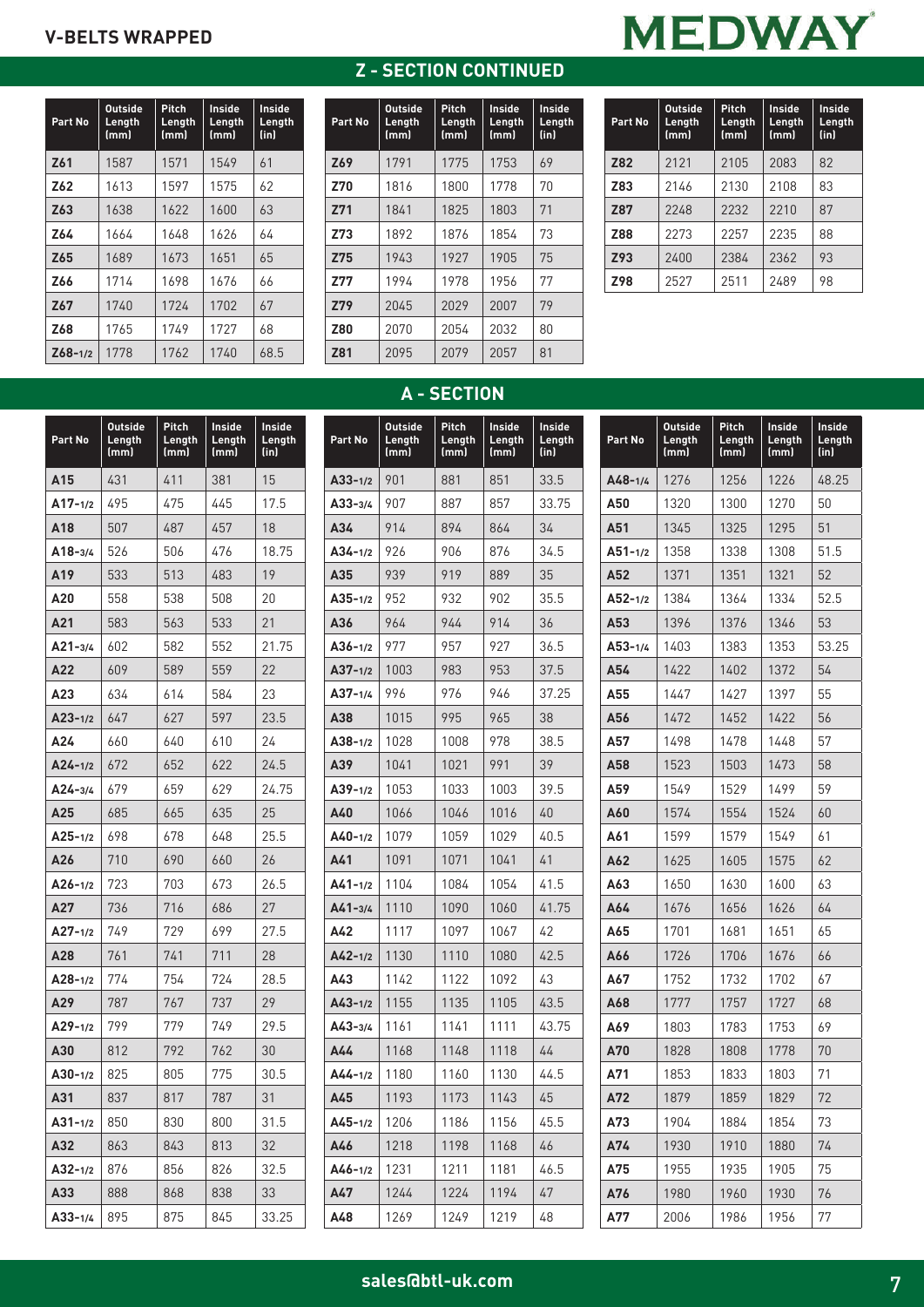# **A - SECTION CONTINUED**

| ı<br>W<br>ľ<br>v<br>٠,<br>◢ |  |
|-----------------------------|--|
|-----------------------------|--|

| Part No     | <b>Outside</b><br>Length<br>(mm) | Pitch<br>Length<br>(mm) | <b>Inside</b><br>Length<br>(mm) | Inside<br>Length<br>(in) |
|-------------|----------------------------------|-------------------------|---------------------------------|--------------------------|
| A78         | 2031                             | 2011                    | 1981                            | 78                       |
| A79         | 2057                             | 2037                    | 2007                            | 79                       |
| A80         | 2082                             | 2062                    | 2032                            | 80                       |
| A81         | 2107                             | 2087                    | 2057                            | 81                       |
| A82         | 2133                             | 2113                    | 2083                            | 82                       |
| A83         | 2158                             | 2138                    | 2108                            | 83                       |
| $A83 - 1/2$ | 2171                             | 2151                    | 2121                            | 83.5                     |
| A84         | 2184                             | 2164                    | 2134                            | 84                       |
| A85         | 2209                             | 2189                    | 2159                            | 85                       |
| A86         | 2234                             | 2214                    | 2184                            | 86                       |
| A87         | 2260                             | 2240                    | 2210                            | 87                       |
| A88         | 2285                             | 2265                    | 2235                            | 88                       |
| A89         | 2311                             | 2291                    | 2261                            | 89                       |
| A90         | 2336                             | 2316                    | 2286                            | 90                       |
| A91         | 2361                             | 2341                    | 2311                            | 91                       |
| A92         | 2387                             | 2367                    | 2337                            | 92                       |
| A93         | 2412                             | 2392                    | 2362                            | 93                       |
| A94         | 2438                             | 2418                    | 2388                            | 94                       |
| A95         | 2463                             | 2443                    | 2413                            | 95                       |
| A96         | 2488                             | 2468                    | 2438                            | 96                       |
| A97         | 2514                             | 2494                    | 2464                            | 97                       |
| $A97 - 1/2$ | 2527                             | 2507                    | 2477                            | 97.5                     |
| A98         | 2539                             | 2519                    | 2489                            | 98                       |
| A99         | 2565                             | 2545                    | 2515                            | 99                       |

| Part No | <b>Outside</b><br>Length<br>(mm) | Pitch<br>Length<br>(mm) | Inside<br>Length<br>(mm) | <b>Inside</b><br>Length<br>(in) |
|---------|----------------------------------|-------------------------|--------------------------|---------------------------------|
| A100    | 2590                             | 2570                    | 2540                     | 100                             |
| A102    | 2641                             | 2621                    | 2591                     | 102                             |
| A103    | 2666                             | 2646                    | 2616                     | 103                             |
| A104    | 2692                             | 2672                    | 2642                     | 104                             |
| A105    | 2717                             | 2697                    | 2667                     | 105                             |
| A106    | 2742                             | 2722                    | 2692                     | 106                             |
| A107    | 2768                             | 2748                    | 2718                     | 107                             |
| A108    | 2793                             | 2773                    | 2743                     | 108                             |
| A110    | 2844                             | 2824                    | 2794                     | 110                             |
| A112    | 2895                             | 2875                    | 2845                     | 112                             |
| A113    | 2920                             | 2900                    | 2870                     | 113                             |
| A114    | 2946                             | 2926                    | 2896                     | 114                             |
| A115    | 2971                             | 2951                    | 2921                     | 115                             |
| A116    | 2996                             | 2976                    | 2946                     | 116                             |
| A117    | 3022                             | 3002                    | 2972                     | 117                             |
| A118    | 3047                             | 3027                    | 2997                     | 118                             |
| A120    | 3098                             | 3078                    | 3048                     | 120                             |
| A124    | 3200                             | 3180                    | 3150                     | 124                             |
| A128    | 3301                             | 3281                    | 3251                     | 128                             |
| A130    | 3352                             | 3332                    | 3302                     | 130                             |
| A132    | 3403                             | 3383                    | 3353                     | 132                             |
| A134    | 3454                             | 3434                    | 3404                     | 134                             |
| A136    | 3504                             | 3484                    | 3454                     | 136                             |
| A138    | 3555                             | 3535                    | 3505                     | 138                             |

| Part No          | <b>Outside</b><br>Length<br>(mm) | <b>Pitch</b><br>Length<br>(mm) | Inside<br>Length<br>(mm) | Inside<br>Length<br>(in) |
|------------------|----------------------------------|--------------------------------|--------------------------|--------------------------|
| A140             | 3606                             | 3586                           | 3556                     | 140                      |
| A144             | 3708                             | 3688                           | 3658                     | 144                      |
| A147             | 3784                             | 3764                           | 3734                     | 147                      |
| A <sub>148</sub> | 3809                             | 3789                           | 3759                     | 148                      |
| A <sub>150</sub> | 3860                             | 3840                           | 3810                     | 150                      |
| A154             | 3962                             | 3942                           | 3912                     | 154                      |
| A155             | 3987                             | 3967                           | 3937                     | 155                      |
| A158             | 4063                             | 4043                           | 4013                     | 158                      |
| A160             | 4114                             | 4094                           | 4064                     | 160                      |
| A162             | 4165                             | 4145                           | 4115                     | 162                      |
| A167             | 4292                             | 4272                           | 4242                     | 167                      |
| A173             | 7777                             | 4424                           | 4394                     | 173                      |
| A177             | 4546                             | 4526                           | 4496                     | 177                      |
| <b>4180</b>      | 4622                             | 4602                           | 4572                     | 180                      |
| A187             | 4800                             | 4780                           | 4750                     | 187                      |
| A197             | 5054                             | 5034                           | 5004                     | 197                      |
| A210             | 5384                             | 5364                           | 5334                     | 210                      |
| A217             | 5562                             | 5542                           | 5512                     | 217                      |

| Part No     | <b>Outside</b><br>Length<br>(mm) | Pitch<br>Length<br>(mm) | Inside<br>Length<br>(mm) | Inside<br>Length<br>(in) |
|-------------|----------------------------------|-------------------------|--------------------------|--------------------------|
| <b>B23</b>  | 654                              | 624                     | 584                      | 23                       |
| <b>B24</b>  | 680                              | 650                     | 610                      | 24                       |
| <b>B25</b>  | 705                              | 675                     | 635                      | 25                       |
| <b>B26</b>  | 730                              | 700                     | 660                      | 26                       |
| <b>B27</b>  | 756                              | 726                     | 686                      | 27                       |
| <b>B28</b>  | 781                              | 751                     | 711                      | 28                       |
| <b>B29</b>  | 807                              | 777                     | 737                      | 29                       |
| <b>B30</b>  | 832                              | 802                     | 762                      | 30                       |
| <b>B31</b>  | 857                              | 827                     | 787                      | 31                       |
| <b>B32</b>  | 883                              | 853                     | 813                      | 32                       |
| $B32 - 1/4$ | 889                              | 859                     | 819                      | 32.25                    |
| $B32 - 1/2$ | 896                              | 866                     | 826                      | 32.5                     |
| <b>B33</b>  | 908                              | 878                     | 838                      | 33                       |

# **B - SECTION**

| Part No     | <b>Outside</b><br>Length<br>(mm) | Pitch<br>Length<br>(mm) | Inside<br>Length<br>(mm) | Inside<br>Length<br>(in) |
|-------------|----------------------------------|-------------------------|--------------------------|--------------------------|
| $B33 - 1/2$ | 921                              | 891                     | 851                      | 33.5                     |
| <b>B34</b>  | 934                              | 904                     | 864                      | 34                       |
| $B34 - 1/2$ | 946                              | 916                     | 876                      | 34.5                     |
| <b>B35</b>  | 959                              | 929                     | 889                      | 35                       |
| $B35 - 1/2$ | 972                              | 942                     | 902                      | 35.5                     |
| $B35 - 3/4$ | 978                              | 948                     | 908                      | 35.75                    |
| <b>B36</b>  | 984                              | 954                     | 914                      | 36                       |
| $B36 - 1/2$ | 997                              | 967                     | 927                      | 36.5                     |
| $B36 - 3/4$ | 1003                             | 973                     | 933                      | 36.75                    |
| <b>B37</b>  | 1010                             | 980                     | 940                      | 37                       |
| $B37 - 1/2$ | 1023                             | 993                     | 953                      | 37.5                     |
| <b>B38</b>  | 1035                             | 1005                    | 965                      | 38                       |
| $B38 - 1/2$ | 1048                             | 1018                    | 978                      | 38.5                     |

| Part No     | <b>Outside</b><br>Length<br>(mm) | Pitch<br>Length<br>(mm) | Inside<br>Length<br>(mm) | Inside<br>Length<br>(in) |
|-------------|----------------------------------|-------------------------|--------------------------|--------------------------|
| <b>B39</b>  | 1061                             | 1031                    | 991                      | 39                       |
| $B39 - 1/2$ | 1073                             | 1043                    | 1003                     | 39.5                     |
| <b>B40</b>  | 1086                             | 1056                    | 1016                     | 40                       |
| $B40 - 1/2$ | 1099                             | 1069                    | 1029                     | 40.5                     |
| <b>B41</b>  | 1111                             | 1081                    | 1041                     | 41                       |
| $B41 - 1/2$ | 1124                             | 1094                    | 1054                     | 41.5                     |
| $B41 - 3/4$ | 1130                             | 1100                    | 1060                     | 41.75                    |
| <b>B42</b>  | 1137                             | 1107                    | 1067                     | 42                       |
| $B42 - 1/2$ | 1150                             | 1120                    | 1080                     | 42.5                     |
| <b>B43</b>  | 1162                             | 1132                    | 1092                     | 43                       |
| $B43 - 1/2$ | 1175                             | 1145                    | 1105                     | 43.5                     |
| <b>B44</b>  | 1188                             | 1158                    | 1118                     | 44                       |
| $B44 - 1/2$ | 1200                             | 1170                    | 1130                     | 44.5                     |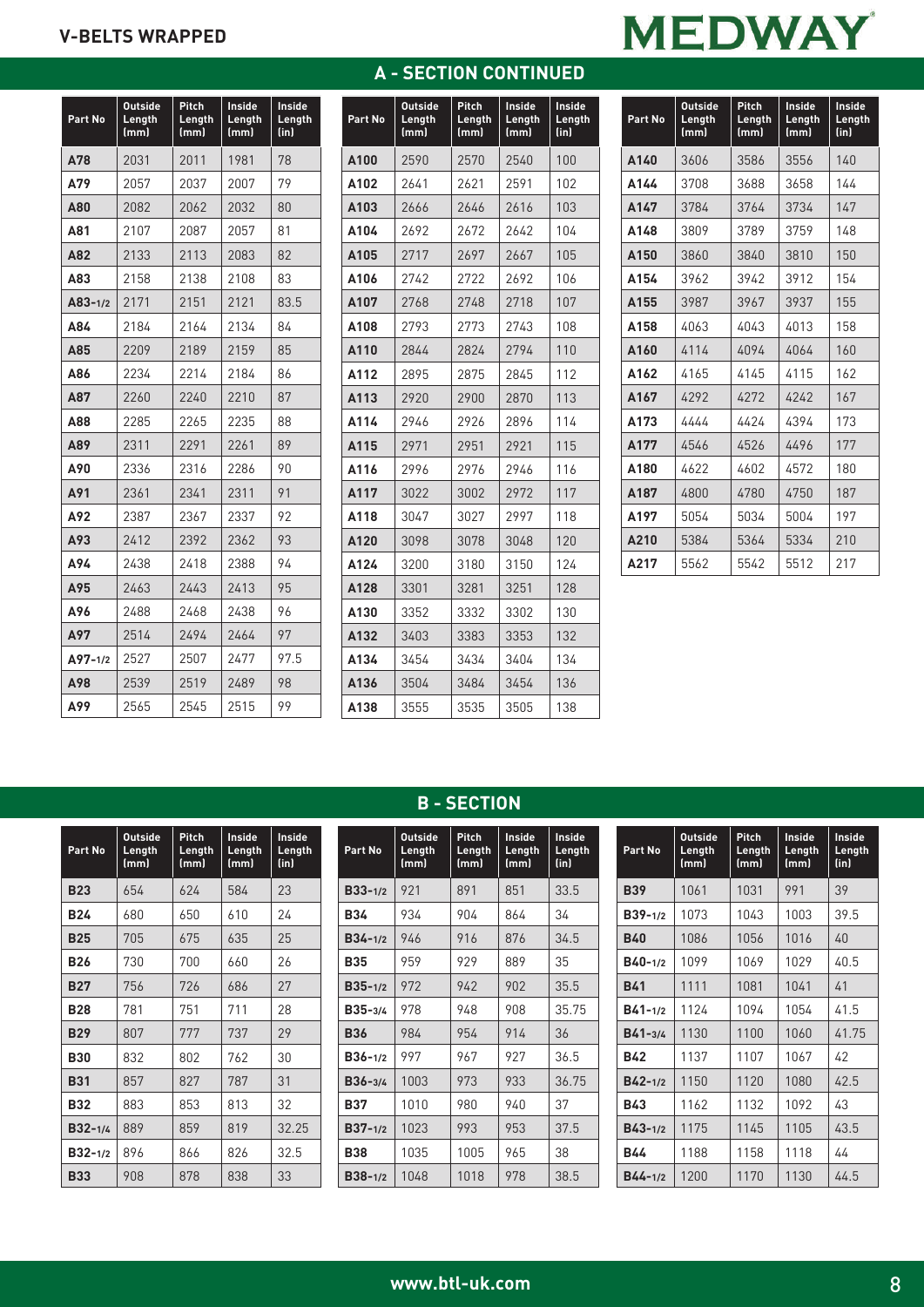# **B - SECTION CONTINUED**

# **MEDWAY**

| (in)<br>(mm)<br>(mm)<br>(mm)<br>1194<br>1164<br>1124<br>44.25<br>$B44 - 1/4$<br>45<br><b>B45</b><br>1213<br>1183<br>1143<br><b>B46</b><br>1238<br>1208<br>46<br>1168<br>46.5<br>$B46 - 1/2$<br>1251<br>1221<br>1181<br>1257<br>1227<br>1187<br>46.75<br>$B46 - 3/4$<br><b>B47</b><br>1264<br>1234<br>1194<br>47<br>1277<br>1247<br>1207<br>$B47 - 1/2$<br>47.5<br>1270<br>1240<br>1200<br>47.25<br>$B47 - 1/4$<br>1219<br>1289<br>1259<br>48<br><b>B48</b><br>48.5<br>$B48 - 1/2$<br>1302<br>1272<br>1232<br>1285<br>1245<br>49<br><b>B49</b><br>1315<br>1327<br>1297<br>1257<br>49.5<br>$B49 - 1/2$<br>1270<br><b>B50</b><br>1340<br>1310<br>50<br>50.5<br>$B50 - 1/2$<br>1353<br>1323<br>1283<br>1365<br>1335<br>1295<br>51<br><b>B51</b><br><b>B52</b><br>1391<br>1361<br>1321<br>52<br>1374<br>1334<br>52.5<br>1404<br>$B52 - 1/2$<br>1416<br>53<br><b>B53</b><br>1386<br>1346<br>1399<br>53.5<br>$B53 - 1/2$<br>1429<br>1359<br><b>B54</b><br>1442<br>1372<br>54<br>1412<br>1437<br>55<br><b>B55</b><br>1467<br>1397<br>1450<br>55.5<br>$B55 - 1/2$<br>1480<br>1410<br>1492<br>1422<br>56<br><b>B56</b><br>1462<br>1475<br>1435<br>56.5<br>$B56 - 1/2$<br>1505<br>57<br><b>B57</b><br>1518<br>1488<br>1448<br><b>B58</b><br>1543<br>1513<br>1473<br>58<br>1539<br>59<br><b>B59</b><br>1569<br>1499<br>1594<br>1524<br>B60<br>1564<br>60<br>61<br><b>B61</b><br>1619<br>1589<br>1549<br>1632<br>1562<br>61.5<br>$B61 - 1/2$<br>1602<br><b>B62</b><br>1645<br>1615<br>1575<br>62<br>B63<br>1670<br>1640<br>1600<br>63<br><b>B64</b><br>1696<br>1666<br>1626<br>64<br>1708<br>1638<br>$B64 - 1/2$<br>1678<br>64.5<br><b>B65</b><br>1721<br>1691<br>1651<br>65<br>1746<br>1716<br>66<br>B66<br>1676<br>1759<br>1729<br>1689<br>66.5<br>$B66 - 1/2$<br>B66-1/4<br>1753<br>1723<br>1683<br>66.25<br>1778<br>1748<br>1708<br>67.25<br>$B67 - 1/4$<br>67<br>B67<br>1772<br>1742<br>1702<br>1797<br><b>B68</b><br>1767<br>1727<br>68<br>B69<br>1823<br>1793<br>1753<br>69<br>1835<br>1805<br>1765<br>69.5<br>$B69 - 1/2$<br>70<br>B70<br>1848<br>1818<br>1778<br>1843<br>71<br>B71<br>1873<br>1803<br>1899<br>1869<br>1829<br>72 | Part No    | <b>Outside</b><br>Length | Pitch<br>Length | <b>Inside</b><br>Length | <b>Inside</b><br>Length |
|------------------------------------------------------------------------------------------------------------------------------------------------------------------------------------------------------------------------------------------------------------------------------------------------------------------------------------------------------------------------------------------------------------------------------------------------------------------------------------------------------------------------------------------------------------------------------------------------------------------------------------------------------------------------------------------------------------------------------------------------------------------------------------------------------------------------------------------------------------------------------------------------------------------------------------------------------------------------------------------------------------------------------------------------------------------------------------------------------------------------------------------------------------------------------------------------------------------------------------------------------------------------------------------------------------------------------------------------------------------------------------------------------------------------------------------------------------------------------------------------------------------------------------------------------------------------------------------------------------------------------------------------------------------------------------------------------------------------------------------------------------------------------------------------------------------------------------------------------------------------------------------------------------------------------------------------------------------------------------------------------------------------------------------------------------------------------------------------------------------------------|------------|--------------------------|-----------------|-------------------------|-------------------------|
|                                                                                                                                                                                                                                                                                                                                                                                                                                                                                                                                                                                                                                                                                                                                                                                                                                                                                                                                                                                                                                                                                                                                                                                                                                                                                                                                                                                                                                                                                                                                                                                                                                                                                                                                                                                                                                                                                                                                                                                                                                                                                                                              |            |                          |                 |                         |                         |
|                                                                                                                                                                                                                                                                                                                                                                                                                                                                                                                                                                                                                                                                                                                                                                                                                                                                                                                                                                                                                                                                                                                                                                                                                                                                                                                                                                                                                                                                                                                                                                                                                                                                                                                                                                                                                                                                                                                                                                                                                                                                                                                              |            |                          |                 |                         |                         |
|                                                                                                                                                                                                                                                                                                                                                                                                                                                                                                                                                                                                                                                                                                                                                                                                                                                                                                                                                                                                                                                                                                                                                                                                                                                                                                                                                                                                                                                                                                                                                                                                                                                                                                                                                                                                                                                                                                                                                                                                                                                                                                                              |            |                          |                 |                         |                         |
|                                                                                                                                                                                                                                                                                                                                                                                                                                                                                                                                                                                                                                                                                                                                                                                                                                                                                                                                                                                                                                                                                                                                                                                                                                                                                                                                                                                                                                                                                                                                                                                                                                                                                                                                                                                                                                                                                                                                                                                                                                                                                                                              |            |                          |                 |                         |                         |
|                                                                                                                                                                                                                                                                                                                                                                                                                                                                                                                                                                                                                                                                                                                                                                                                                                                                                                                                                                                                                                                                                                                                                                                                                                                                                                                                                                                                                                                                                                                                                                                                                                                                                                                                                                                                                                                                                                                                                                                                                                                                                                                              |            |                          |                 |                         |                         |
|                                                                                                                                                                                                                                                                                                                                                                                                                                                                                                                                                                                                                                                                                                                                                                                                                                                                                                                                                                                                                                                                                                                                                                                                                                                                                                                                                                                                                                                                                                                                                                                                                                                                                                                                                                                                                                                                                                                                                                                                                                                                                                                              |            |                          |                 |                         |                         |
|                                                                                                                                                                                                                                                                                                                                                                                                                                                                                                                                                                                                                                                                                                                                                                                                                                                                                                                                                                                                                                                                                                                                                                                                                                                                                                                                                                                                                                                                                                                                                                                                                                                                                                                                                                                                                                                                                                                                                                                                                                                                                                                              |            |                          |                 |                         |                         |
|                                                                                                                                                                                                                                                                                                                                                                                                                                                                                                                                                                                                                                                                                                                                                                                                                                                                                                                                                                                                                                                                                                                                                                                                                                                                                                                                                                                                                                                                                                                                                                                                                                                                                                                                                                                                                                                                                                                                                                                                                                                                                                                              |            |                          |                 |                         |                         |
|                                                                                                                                                                                                                                                                                                                                                                                                                                                                                                                                                                                                                                                                                                                                                                                                                                                                                                                                                                                                                                                                                                                                                                                                                                                                                                                                                                                                                                                                                                                                                                                                                                                                                                                                                                                                                                                                                                                                                                                                                                                                                                                              |            |                          |                 |                         |                         |
|                                                                                                                                                                                                                                                                                                                                                                                                                                                                                                                                                                                                                                                                                                                                                                                                                                                                                                                                                                                                                                                                                                                                                                                                                                                                                                                                                                                                                                                                                                                                                                                                                                                                                                                                                                                                                                                                                                                                                                                                                                                                                                                              |            |                          |                 |                         |                         |
|                                                                                                                                                                                                                                                                                                                                                                                                                                                                                                                                                                                                                                                                                                                                                                                                                                                                                                                                                                                                                                                                                                                                                                                                                                                                                                                                                                                                                                                                                                                                                                                                                                                                                                                                                                                                                                                                                                                                                                                                                                                                                                                              |            |                          |                 |                         |                         |
|                                                                                                                                                                                                                                                                                                                                                                                                                                                                                                                                                                                                                                                                                                                                                                                                                                                                                                                                                                                                                                                                                                                                                                                                                                                                                                                                                                                                                                                                                                                                                                                                                                                                                                                                                                                                                                                                                                                                                                                                                                                                                                                              |            |                          |                 |                         |                         |
|                                                                                                                                                                                                                                                                                                                                                                                                                                                                                                                                                                                                                                                                                                                                                                                                                                                                                                                                                                                                                                                                                                                                                                                                                                                                                                                                                                                                                                                                                                                                                                                                                                                                                                                                                                                                                                                                                                                                                                                                                                                                                                                              |            |                          |                 |                         |                         |
|                                                                                                                                                                                                                                                                                                                                                                                                                                                                                                                                                                                                                                                                                                                                                                                                                                                                                                                                                                                                                                                                                                                                                                                                                                                                                                                                                                                                                                                                                                                                                                                                                                                                                                                                                                                                                                                                                                                                                                                                                                                                                                                              |            |                          |                 |                         |                         |
|                                                                                                                                                                                                                                                                                                                                                                                                                                                                                                                                                                                                                                                                                                                                                                                                                                                                                                                                                                                                                                                                                                                                                                                                                                                                                                                                                                                                                                                                                                                                                                                                                                                                                                                                                                                                                                                                                                                                                                                                                                                                                                                              |            |                          |                 |                         |                         |
|                                                                                                                                                                                                                                                                                                                                                                                                                                                                                                                                                                                                                                                                                                                                                                                                                                                                                                                                                                                                                                                                                                                                                                                                                                                                                                                                                                                                                                                                                                                                                                                                                                                                                                                                                                                                                                                                                                                                                                                                                                                                                                                              |            |                          |                 |                         |                         |
|                                                                                                                                                                                                                                                                                                                                                                                                                                                                                                                                                                                                                                                                                                                                                                                                                                                                                                                                                                                                                                                                                                                                                                                                                                                                                                                                                                                                                                                                                                                                                                                                                                                                                                                                                                                                                                                                                                                                                                                                                                                                                                                              |            |                          |                 |                         |                         |
|                                                                                                                                                                                                                                                                                                                                                                                                                                                                                                                                                                                                                                                                                                                                                                                                                                                                                                                                                                                                                                                                                                                                                                                                                                                                                                                                                                                                                                                                                                                                                                                                                                                                                                                                                                                                                                                                                                                                                                                                                                                                                                                              |            |                          |                 |                         |                         |
|                                                                                                                                                                                                                                                                                                                                                                                                                                                                                                                                                                                                                                                                                                                                                                                                                                                                                                                                                                                                                                                                                                                                                                                                                                                                                                                                                                                                                                                                                                                                                                                                                                                                                                                                                                                                                                                                                                                                                                                                                                                                                                                              |            |                          |                 |                         |                         |
|                                                                                                                                                                                                                                                                                                                                                                                                                                                                                                                                                                                                                                                                                                                                                                                                                                                                                                                                                                                                                                                                                                                                                                                                                                                                                                                                                                                                                                                                                                                                                                                                                                                                                                                                                                                                                                                                                                                                                                                                                                                                                                                              |            |                          |                 |                         |                         |
|                                                                                                                                                                                                                                                                                                                                                                                                                                                                                                                                                                                                                                                                                                                                                                                                                                                                                                                                                                                                                                                                                                                                                                                                                                                                                                                                                                                                                                                                                                                                                                                                                                                                                                                                                                                                                                                                                                                                                                                                                                                                                                                              |            |                          |                 |                         |                         |
|                                                                                                                                                                                                                                                                                                                                                                                                                                                                                                                                                                                                                                                                                                                                                                                                                                                                                                                                                                                                                                                                                                                                                                                                                                                                                                                                                                                                                                                                                                                                                                                                                                                                                                                                                                                                                                                                                                                                                                                                                                                                                                                              |            |                          |                 |                         |                         |
|                                                                                                                                                                                                                                                                                                                                                                                                                                                                                                                                                                                                                                                                                                                                                                                                                                                                                                                                                                                                                                                                                                                                                                                                                                                                                                                                                                                                                                                                                                                                                                                                                                                                                                                                                                                                                                                                                                                                                                                                                                                                                                                              |            |                          |                 |                         |                         |
|                                                                                                                                                                                                                                                                                                                                                                                                                                                                                                                                                                                                                                                                                                                                                                                                                                                                                                                                                                                                                                                                                                                                                                                                                                                                                                                                                                                                                                                                                                                                                                                                                                                                                                                                                                                                                                                                                                                                                                                                                                                                                                                              |            |                          |                 |                         |                         |
|                                                                                                                                                                                                                                                                                                                                                                                                                                                                                                                                                                                                                                                                                                                                                                                                                                                                                                                                                                                                                                                                                                                                                                                                                                                                                                                                                                                                                                                                                                                                                                                                                                                                                                                                                                                                                                                                                                                                                                                                                                                                                                                              |            |                          |                 |                         |                         |
|                                                                                                                                                                                                                                                                                                                                                                                                                                                                                                                                                                                                                                                                                                                                                                                                                                                                                                                                                                                                                                                                                                                                                                                                                                                                                                                                                                                                                                                                                                                                                                                                                                                                                                                                                                                                                                                                                                                                                                                                                                                                                                                              |            |                          |                 |                         |                         |
|                                                                                                                                                                                                                                                                                                                                                                                                                                                                                                                                                                                                                                                                                                                                                                                                                                                                                                                                                                                                                                                                                                                                                                                                                                                                                                                                                                                                                                                                                                                                                                                                                                                                                                                                                                                                                                                                                                                                                                                                                                                                                                                              |            |                          |                 |                         |                         |
|                                                                                                                                                                                                                                                                                                                                                                                                                                                                                                                                                                                                                                                                                                                                                                                                                                                                                                                                                                                                                                                                                                                                                                                                                                                                                                                                                                                                                                                                                                                                                                                                                                                                                                                                                                                                                                                                                                                                                                                                                                                                                                                              |            |                          |                 |                         |                         |
|                                                                                                                                                                                                                                                                                                                                                                                                                                                                                                                                                                                                                                                                                                                                                                                                                                                                                                                                                                                                                                                                                                                                                                                                                                                                                                                                                                                                                                                                                                                                                                                                                                                                                                                                                                                                                                                                                                                                                                                                                                                                                                                              |            |                          |                 |                         |                         |
|                                                                                                                                                                                                                                                                                                                                                                                                                                                                                                                                                                                                                                                                                                                                                                                                                                                                                                                                                                                                                                                                                                                                                                                                                                                                                                                                                                                                                                                                                                                                                                                                                                                                                                                                                                                                                                                                                                                                                                                                                                                                                                                              |            |                          |                 |                         |                         |
|                                                                                                                                                                                                                                                                                                                                                                                                                                                                                                                                                                                                                                                                                                                                                                                                                                                                                                                                                                                                                                                                                                                                                                                                                                                                                                                                                                                                                                                                                                                                                                                                                                                                                                                                                                                                                                                                                                                                                                                                                                                                                                                              |            |                          |                 |                         |                         |
|                                                                                                                                                                                                                                                                                                                                                                                                                                                                                                                                                                                                                                                                                                                                                                                                                                                                                                                                                                                                                                                                                                                                                                                                                                                                                                                                                                                                                                                                                                                                                                                                                                                                                                                                                                                                                                                                                                                                                                                                                                                                                                                              |            |                          |                 |                         |                         |
|                                                                                                                                                                                                                                                                                                                                                                                                                                                                                                                                                                                                                                                                                                                                                                                                                                                                                                                                                                                                                                                                                                                                                                                                                                                                                                                                                                                                                                                                                                                                                                                                                                                                                                                                                                                                                                                                                                                                                                                                                                                                                                                              |            |                          |                 |                         |                         |
|                                                                                                                                                                                                                                                                                                                                                                                                                                                                                                                                                                                                                                                                                                                                                                                                                                                                                                                                                                                                                                                                                                                                                                                                                                                                                                                                                                                                                                                                                                                                                                                                                                                                                                                                                                                                                                                                                                                                                                                                                                                                                                                              |            |                          |                 |                         |                         |
|                                                                                                                                                                                                                                                                                                                                                                                                                                                                                                                                                                                                                                                                                                                                                                                                                                                                                                                                                                                                                                                                                                                                                                                                                                                                                                                                                                                                                                                                                                                                                                                                                                                                                                                                                                                                                                                                                                                                                                                                                                                                                                                              |            |                          |                 |                         |                         |
|                                                                                                                                                                                                                                                                                                                                                                                                                                                                                                                                                                                                                                                                                                                                                                                                                                                                                                                                                                                                                                                                                                                                                                                                                                                                                                                                                                                                                                                                                                                                                                                                                                                                                                                                                                                                                                                                                                                                                                                                                                                                                                                              |            |                          |                 |                         |                         |
|                                                                                                                                                                                                                                                                                                                                                                                                                                                                                                                                                                                                                                                                                                                                                                                                                                                                                                                                                                                                                                                                                                                                                                                                                                                                                                                                                                                                                                                                                                                                                                                                                                                                                                                                                                                                                                                                                                                                                                                                                                                                                                                              |            |                          |                 |                         |                         |
|                                                                                                                                                                                                                                                                                                                                                                                                                                                                                                                                                                                                                                                                                                                                                                                                                                                                                                                                                                                                                                                                                                                                                                                                                                                                                                                                                                                                                                                                                                                                                                                                                                                                                                                                                                                                                                                                                                                                                                                                                                                                                                                              |            |                          |                 |                         |                         |
|                                                                                                                                                                                                                                                                                                                                                                                                                                                                                                                                                                                                                                                                                                                                                                                                                                                                                                                                                                                                                                                                                                                                                                                                                                                                                                                                                                                                                                                                                                                                                                                                                                                                                                                                                                                                                                                                                                                                                                                                                                                                                                                              |            |                          |                 |                         |                         |
|                                                                                                                                                                                                                                                                                                                                                                                                                                                                                                                                                                                                                                                                                                                                                                                                                                                                                                                                                                                                                                                                                                                                                                                                                                                                                                                                                                                                                                                                                                                                                                                                                                                                                                                                                                                                                                                                                                                                                                                                                                                                                                                              |            |                          |                 |                         |                         |
|                                                                                                                                                                                                                                                                                                                                                                                                                                                                                                                                                                                                                                                                                                                                                                                                                                                                                                                                                                                                                                                                                                                                                                                                                                                                                                                                                                                                                                                                                                                                                                                                                                                                                                                                                                                                                                                                                                                                                                                                                                                                                                                              |            |                          |                 |                         |                         |
|                                                                                                                                                                                                                                                                                                                                                                                                                                                                                                                                                                                                                                                                                                                                                                                                                                                                                                                                                                                                                                                                                                                                                                                                                                                                                                                                                                                                                                                                                                                                                                                                                                                                                                                                                                                                                                                                                                                                                                                                                                                                                                                              |            |                          |                 |                         |                         |
|                                                                                                                                                                                                                                                                                                                                                                                                                                                                                                                                                                                                                                                                                                                                                                                                                                                                                                                                                                                                                                                                                                                                                                                                                                                                                                                                                                                                                                                                                                                                                                                                                                                                                                                                                                                                                                                                                                                                                                                                                                                                                                                              |            |                          |                 |                         |                         |
|                                                                                                                                                                                                                                                                                                                                                                                                                                                                                                                                                                                                                                                                                                                                                                                                                                                                                                                                                                                                                                                                                                                                                                                                                                                                                                                                                                                                                                                                                                                                                                                                                                                                                                                                                                                                                                                                                                                                                                                                                                                                                                                              |            |                          |                 |                         |                         |
|                                                                                                                                                                                                                                                                                                                                                                                                                                                                                                                                                                                                                                                                                                                                                                                                                                                                                                                                                                                                                                                                                                                                                                                                                                                                                                                                                                                                                                                                                                                                                                                                                                                                                                                                                                                                                                                                                                                                                                                                                                                                                                                              |            |                          |                 |                         |                         |
|                                                                                                                                                                                                                                                                                                                                                                                                                                                                                                                                                                                                                                                                                                                                                                                                                                                                                                                                                                                                                                                                                                                                                                                                                                                                                                                                                                                                                                                                                                                                                                                                                                                                                                                                                                                                                                                                                                                                                                                                                                                                                                                              | <b>B72</b> |                          |                 |                         |                         |

| Part No     | <b>Outside</b><br>Length<br>(mm) | Pitch<br>Length<br>(mm) | <b>Inside</b><br>Length<br>(mm) | Inside<br>Length<br>(in) |
|-------------|----------------------------------|-------------------------|---------------------------------|--------------------------|
| <b>B73</b>  | 1924                             | 1894                    | 1854                            | 73                       |
| B74         | 1950                             | 1920                    | 1880                            | 74                       |
| <b>B75</b>  | 1975                             | 1945                    | 1905                            | 75                       |
| <b>B76</b>  | 2000                             | 1970                    | 1930                            | 76                       |
| B77         | 2026                             | 1996                    | 1956                            | 77                       |
| <b>B78</b>  | 2051                             | 2021                    | 1981                            | 78                       |
| $B78-1/2$   | 2064                             | 2034                    | 1994                            | 78.5                     |
| <b>B79</b>  | 2077                             | 2047                    | 2007                            | 79                       |
| $B79 - 1/2$ | 2089                             | 2059                    | 2019                            | 79.5                     |
| <b>B80</b>  | 2102                             | 2072                    | 2032                            | 80                       |
| B80-3/4     | 2121                             | 2091                    | 2051                            | 80.75                    |
| B81         | 2127                             | 2097                    | 2057                            | 81                       |
| <b>B82</b>  | 2153                             | 2123                    | 2083                            | 82                       |
| B82-1/2     | 2166                             | 2136                    | 2096                            | 82.5                     |
| <b>B83</b>  | 2178                             | 2148                    | 2108                            | 83                       |
| B83-1/2     | 2191                             | 2161                    | 2121                            | 83.5                     |
| <b>B84</b>  | 2204                             | 2174                    | 2134                            | 84                       |
| $B84 - 1/2$ | 2216                             | 2186                    | 2146                            | 84.5                     |
| <b>B85</b>  | 2229                             | 2199                    | 2159                            | 85                       |
| <b>B86</b>  | 2254                             | 2224                    | 2184                            | 86                       |
| $B86 - 1/2$ | 2267                             | 2237                    | 2197                            | 86.5                     |
| B87         | 2280                             | 2250                    | 2210                            | 87                       |
| <b>B88</b>  | 2305                             | 2275                    | 2235                            | 88                       |
| $B88-1/2$   | 2318                             | 2288                    | 2248                            | 88.5                     |
| <b>B89</b>  | 2331                             | 2301                    | 2261                            | 89                       |
| <b>B90</b>  | 2356                             | 2326                    | 2286                            | 90                       |
| $B90-1/2$   | 2369                             | 2339                    | 2299                            | 90.5                     |
| B91         | 2381                             | 2351                    | 2311                            | 91                       |
| $B91 - 1/2$ | 2394                             | 2364                    | 2324                            | 91.5                     |
| <b>B92</b>  | 2407                             | 2377                    | 2337                            | 92                       |
| <b>B93</b>  | 2432                             | 2402                    | 2362                            | 93                       |
| <b>B94</b>  | 2458                             | 2428                    | 2388                            | 94                       |
| <b>B95</b>  | 2483                             | 2453                    | 2413                            | 95                       |
| <b>B96</b>  | 2508                             | 2478                    | 2438                            | 96                       |
| $B96 - 1/2$ | 2521                             | 2491                    | 2451                            | 96.5                     |
| B97         | 2534                             | 2504                    | 2464                            | 97                       |
| $B97 - 1/2$ | 2547                             | 2517                    | 2477                            | 97.5                     |
| $B98-1/2$   | 2572                             | 2542                    | 2502                            | 98.5                     |
| <b>B98</b>  | 2559                             | 2529                    | 2489                            | 98                       |
| <b>B99</b>  | 2585                             | 2555                    | 2515                            | 99                       |
| <b>B100</b> | 2610                             | 2580                    | 2540                            | 100                      |
| <b>B101</b> | 2635                             | 2605                    | 2565                            | 101                      |
| <b>B102</b> | 2661                             | 2631                    | 2591                            | 102                      |
| <b>B103</b> | 2686                             | 2656                    | 2616                            | 103                      |
| <b>B104</b> | 2712                             | 2682                    | 2642                            | 104                      |
| <b>B105</b> | 2737                             | 2707                    | 2667                            | 105                      |

| Part No      | <b>Outside</b><br>Length<br>(mm) | Pitch<br>Length<br>(mm) | Inside<br>Length<br>(mm) | Inside<br>Length<br>(in) |
|--------------|----------------------------------|-------------------------|--------------------------|--------------------------|
| <b>B106</b>  | 2762                             | 2732                    | 2692                     | 106                      |
| <b>B107</b>  | 2788                             | 2758                    | 2718                     | 107                      |
| <b>B108</b>  | 2813                             | 2783                    | 2743                     | 108                      |
| <b>B110</b>  | 2864                             | 2834                    | 2794                     | 110                      |
| <b>B111</b>  | 2889                             | 2859                    | 2819                     | 111                      |
| <b>B112</b>  | 2915                             | 2885                    | 2845                     | 112                      |
| $B112 - 1/2$ | 2928                             | 2898                    | 2858                     | 112.5                    |
| <b>B114</b>  | 2966                             | 2936                    | 2896                     | 114                      |
| <b>B115</b>  | 2991                             | 2961                    | 2921                     | 115                      |
| <b>B116</b>  | 3016                             | 2986                    | 2946                     | 116                      |
| <b>B118</b>  | 3067                             | 3037                    | 2997                     | 118                      |
| <b>B120</b>  | 3118                             | 3088                    | 3048                     | 120                      |
| <b>B122</b>  | 3169                             | 3139                    | 3099                     | 122                      |
| <b>B124</b>  | 3220                             | 3190                    | 3150                     | 124                      |
| <b>B125</b>  | 3245                             | 3215                    | 3175                     | 125                      |
| <b>B126</b>  | 3270                             | 3240                    | 3200                     | 126                      |
| <b>B127</b>  | 3296                             | 3266                    | 3226                     | 127                      |
| <b>B128</b>  | 3321                             | 3291                    | 3251                     | 128                      |
| <b>B130</b>  | 3372                             | 3342                    | 3302                     | 130                      |
| <b>B131</b>  | 3397                             | 3367                    | 3327                     | 131                      |
| <b>B132</b>  | 3423                             | 3393                    | 3353                     | 132                      |
| <b>B133</b>  | 3448                             | 3418                    | 3378                     | 133                      |
| <b>B134</b>  | 3474                             | 3444                    | 3404                     | 134                      |
| <b>B135</b>  | 3499                             | 3469                    | 3429                     | 135                      |
| <b>B136</b>  | 3524                             | 3494                    | 3454                     | 136                      |
| <b>B138</b>  | 3575                             | 3545                    | 3505                     | 138                      |
| <b>B140</b>  | 3626                             | 3596                    | 3556                     | 140                      |
| <b>B144</b>  | 3728                             | 3698                    | 3658                     | 144                      |
| <b>B146</b>  | 3778                             | 3748                    | 3708                     | 146                      |
| B147         | 3804                             | 3774                    | 3734                     | 147                      |
| <b>B148</b>  | 3829                             | 3799                    | 3759                     | 148                      |
| <b>B150</b>  | 3880                             | 3850                    | 3810                     | 150                      |
| <b>B151</b>  | 3905                             | 3875                    | 3835                     | 151                      |
| <b>B152</b>  | 3931                             | 3901                    | 3861                     | 152                      |
| <b>B154</b>  | 3982                             | 3952                    | 3912                     | 154                      |
| <b>B155</b>  | 4007                             | 3977                    | 3937                     | 155                      |
| <b>B156</b>  | 4032                             | 4002                    | 3962                     | 156                      |
| B157         | 4058                             | 4028                    | 3988                     | 157                      |
| <b>B158</b>  | 4083                             | 4053                    | 4013                     | 158                      |
| <b>B161</b>  | 4159                             | 4129                    | 4089                     | 161                      |
| <b>B162</b>  | 4185                             | 4155                    | 4115                     | 162                      |
| <b>B163</b>  | 4210                             | 4180                    | 4140                     | 163                      |
| <b>B164</b>  | 4236                             | 4206                    | 4166                     | 164                      |
| <b>B165</b>  | 4261                             | 4231                    | 4191                     | 165                      |
| <b>B167</b>  | 4312                             | 4282                    | 4242                     | 167                      |
| <b>B168</b>  | 4337                             | 4307                    | 4267                     | 168                      |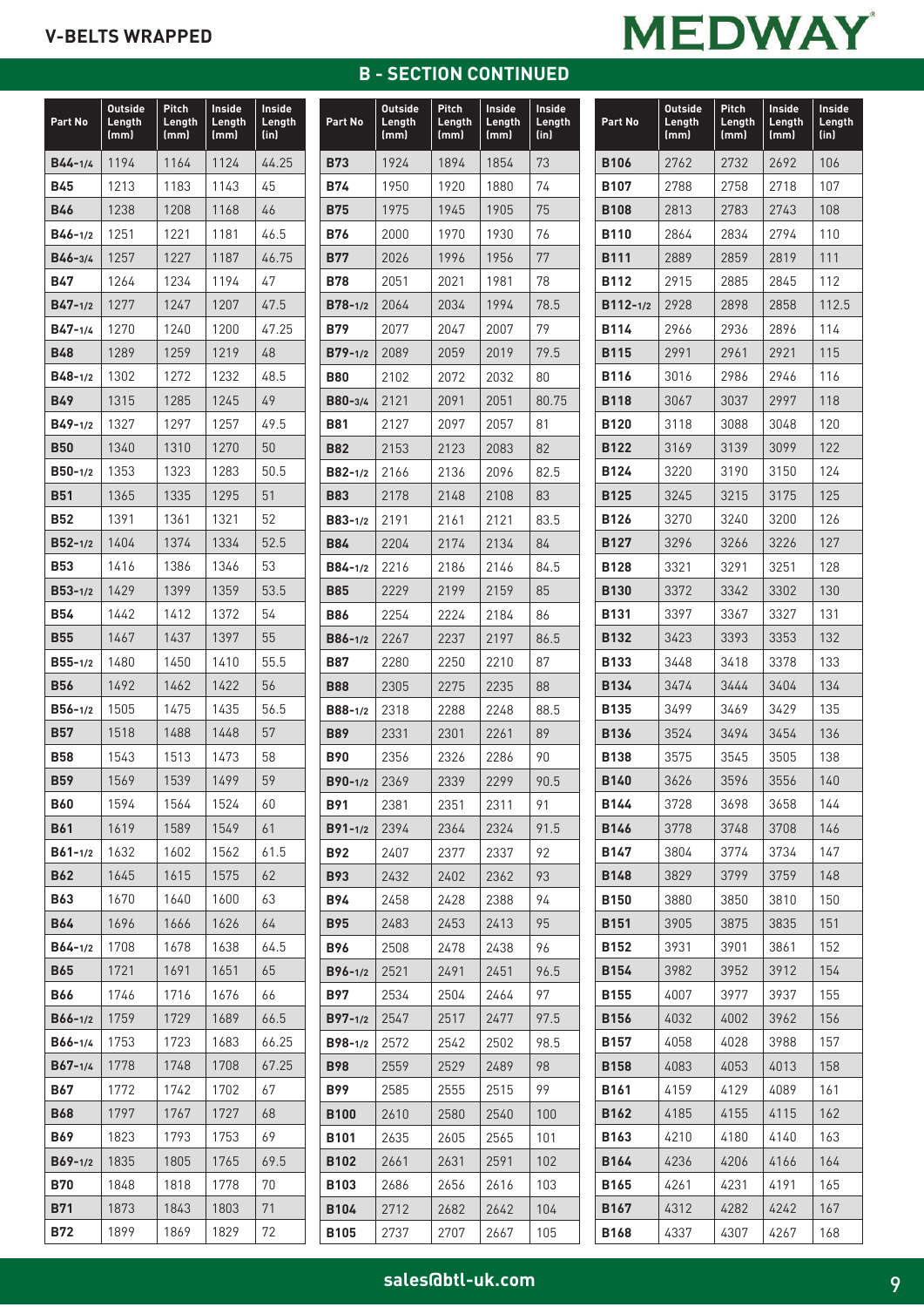| Part No     | <b>Outside</b><br>Length<br>(mm) | <b>Pitch</b><br>Length<br>(mm) | Inside<br>Length<br>(mm) | Inside<br>Length<br>(in) |
|-------------|----------------------------------|--------------------------------|--------------------------|--------------------------|
| <b>B169</b> | 4363                             | 4333                           | 4293                     | 169                      |
| <b>B172</b> | 4439                             | 4409                           | 4369                     | 172                      |
| <b>B173</b> | 4464                             | 4434                           | 4394                     | 173                      |
| <b>B175</b> | 4515                             | 4485                           | 4445                     | 175                      |
| <b>B177</b> | 4566                             | 4536                           | 4496                     | 177                      |
| <b>B180</b> | 4642                             | 4612                           | 4572                     | 180                      |
| <b>B185</b> | 4769                             | 4739                           | 4699                     | 185                      |
| <b>B186</b> | 4794                             | 4764                           | 4724                     | 186                      |
| <b>B187</b> | 4820                             | 4790                           | 4750                     | 187                      |
| <b>B188</b> | 4845                             | 4815                           | 4775                     | 188                      |
| <b>B192</b> | 4947                             | 4917                           | 4877                     | 192                      |
| <b>B195</b> | 5023                             | 4993                           | 4953                     | 195                      |
| <b>B197</b> | 5074                             | 5044                           | 5004                     | 197                      |
| <b>B204</b> | 5252                             | 5222                           | 5182                     | 204                      |
| <b>B208</b> | 5353                             | 5323                           | 5283                     | 208                      |
| <b>B210</b> | 5404                             | 5374                           | 5334                     | 210                      |
| <b>B217</b> | 5582                             | 5552                           | 5512                     | 217                      |
| <b>B218</b> | 5607                             | 5577                           | 5537                     | 218                      |
| <b>B220</b> | 5658                             | 5628                           | 5588                     | 220                      |

# **B -SECTION CONTINUED**

| Part No     | <b>Outside</b><br>Length<br>(mm) | Pitch<br>Length<br>(mm) | Inside<br>Length<br>(mm) | Inside<br>Length<br>(in) |
|-------------|----------------------------------|-------------------------|--------------------------|--------------------------|
| <b>B221</b> | 5683                             | 5653                    | 5613                     | 221                      |
| <b>B223</b> | 5734                             | 5704                    | 5664                     | 223                      |
| <b>B224</b> | 5760                             | 5730                    | 5690                     | 224                      |
| <b>R224</b> | 5760                             | 5730                    | 5690                     | 224                      |
| <b>B225</b> | 5785                             | 5755                    | 5715                     | 225                      |
| <b>B228</b> | 5861                             | 5831                    | 5791                     | 228                      |
| <b>B229</b> | 5887                             | 5857                    | 5817                     | 229                      |
| <b>B237</b> | 6090                             | 6060                    | 6020                     | 237                      |
| <b>B238</b> | 6115                             | 6085                    | 6045                     | 238                      |
| <b>B240</b> | 6166                             | 6136                    | 6096                     | 240                      |
| <b>B248</b> | 6369                             | 6339                    | 6299                     | 248                      |
| <b>B249</b> | 6395                             | 6365                    | 6325                     | 249                      |
| <b>B253</b> | 6496                             | 6466                    | 6426                     | 253                      |
| <b>B255</b> | 6547                             | 6517                    | 6477                     | 255                      |
| <b>B256</b> | 6572                             | 6542                    | 6502                     | 256                      |
| <b>B259</b> | 6649                             | 6619                    | 6579                     | 259                      |
| <b>B265</b> | 6801                             | 6771                    | 6731                     | 265                      |
| <b>B269</b> | 6903                             | 6873                    | 6833                     | 269                      |
| <b>B270</b> | 6928                             | 6898                    | 6858                     | 270                      |

|--|

| Part No     | <b>Outside</b><br>Length<br>(mm) | Pitch<br>Length<br>(mm) | Inside<br>Length<br>(mm) | Inside<br>Length<br>(in) |
|-------------|----------------------------------|-------------------------|--------------------------|--------------------------|
| <b>B274</b> | 7030                             | 7000                    | 6960                     | 274                      |
| <b>B276</b> | 7080                             | 7050                    | 7010                     | 276                      |
| <b>B280</b> | 7182                             | 7152                    | 7112                     | 280                      |
| <b>B285</b> | 7309                             | 7279                    | 7239                     | 285                      |
| <b>B300</b> | 7690                             | 7660                    | 7620                     | 300                      |
| <b>B315</b> | 8071                             | 8041                    | 8001                     | 315                      |
| <b>B330</b> | 8452                             | 8422                    | 8382                     | 330                      |
| <b>B345</b> | 8833                             | 8803                    | 8763                     | 345                      |
| <b>B360</b> | 9214                             | 9184                    | 9144                     | 360                      |
| <b>B361</b> | 9239                             | 9209                    | 9169                     | 361                      |
| <b>B364</b> | 9316                             | 9286                    | 9246                     | 364                      |
| <b>B366</b> | 9366                             | 9336                    | 9296                     | 366                      |
| <b>B394</b> | 10078                            | 10048                   | 10008                    | 394                      |
| <b>B433</b> | 11068                            | 11038                   | 10998                    | 433                      |
| <b>B472</b> | 12059                            | 12029                   | 11989                    | 472                      |
| <b>B512</b> | 13075                            | 13045                   | 13005                    | 512                      |
| <b>B551</b> | 14065                            | 14035                   | 13995                    | 551                      |
| <b>B553</b> | 14116                            | 14086                   | 14046                    | 553                      |
| <b>B669</b> | 17063                            | 17033                   | 16993                    | 669                      |

# **C - SECTION**

| Part No         | <b>Outside</b><br>Length<br>(mm) | Pitch<br>Length<br>(mm) | Inside<br>Length<br>(mm) | Inside<br>Length<br>(in) |
|-----------------|----------------------------------|-------------------------|--------------------------|--------------------------|
| $C33 - 3/4$     | 945                              | 915                     | 857                      | 33.75                    |
| $C37 - 1/2$     | 1041                             | 1011                    | 953                      | 37.5                     |
| C38             | 1053                             | 1023                    | 965                      | 38                       |
| $C39 - 3/4$     | 1098                             | 1068                    | 1010                     | 39.75                    |
| <b>C40</b>      | 1104                             | 1074                    | 1016                     | 40                       |
| C <sub>41</sub> | 1129                             | 1099                    | 1041                     | 41                       |
| C42             | 1155                             | 1125                    | 1067                     | 42                       |
| C43             | 1180                             | 1150                    | 1092                     | 43                       |
| C44             | 1206                             | 1176                    | 1118                     | 44                       |
| C45             | 1231                             | 1201                    | 1143                     | 45                       |
| C46             | 1256                             | 1226                    | 1168                     | 46                       |
| C47             | 1282                             | 1252                    | 1194                     | 47                       |
| C48             | 1307                             | 1277                    | 1219                     | 48                       |
| C49             | 1333                             | 1303                    | 1245                     | 49                       |
| <b>C50</b>      | 1358                             | 1328                    | 1270                     | 50                       |
| C51             | 1383                             | 1353                    | 1295                     | 51                       |
| C <sub>52</sub> | 1409                             | 1379                    | 1321                     | 52                       |
| C <sub>53</sub> | 1434                             | 1404                    | 1346                     | 53                       |
| C <sub>54</sub> | 1460                             | 1430                    | 1372                     | 54                       |
| C <sub>55</sub> | 1485                             | 1455                    | 1397                     | 55                       |
| C56             | 1510                             | 1480                    | 1422                     | 56                       |
| C57             | 1536                             | 1506                    | 1448                     | 57                       |

| Part No         | <b>Outside</b><br>Length<br>(mm) | Pitch<br>Length<br>(mm) | Inside<br>Length<br>(mm) | <b>Inside</b><br>Length<br>(in) |
|-----------------|----------------------------------|-------------------------|--------------------------|---------------------------------|
| C <sub>58</sub> | 1561                             | 1531                    | 1473                     | 58                              |
| C <sub>59</sub> | 1587                             | 1557                    | 1499                     | 59                              |
| C60             | 1612                             | 1582                    | 1524                     | 60                              |
| C61             | 1637                             | 1607                    | 1549                     | 61                              |
| C62             | 1663                             | 1633                    | 1575                     | 62                              |
| $C62 - 1/4$     | 1669                             | 1639                    | 1581                     | 62.25                           |
| C63             | 1688                             | 1658                    | 1600                     | 63                              |
| C64             | 1714                             | 1684                    | 1626                     | 64                              |
| C65             | 1739                             | 1709                    | 1651                     | 65                              |
| C66             | 1764                             | 1734                    | 1676                     | 66                              |
| C67             | 1790                             | 1760                    | 1702                     | 67                              |
| C68             | 1815                             | 1785                    | 1727                     | 68                              |
| C69             | 1841                             | 1811                    | 1753                     | 69                              |
| C70             | 1866                             | 1836                    | 1778                     | 70                              |
| C <sub>71</sub> | 1891                             | 1861                    | 1803                     | 71                              |
| C <sub>72</sub> | 1917                             | 1887                    | 1829                     | 72                              |
| C <sub>73</sub> | 1942                             | 1912                    | 1854                     | 73                              |
| C74             | 1968                             | 1938                    | 1880                     | 74                              |
| C <sub>75</sub> | 1993                             | 1963                    | 1905                     | 75                              |
| C76             | 2018                             | 1988                    | 1930                     | 76                              |
| C77             | 2044                             | 2014                    | 1956                     | 77                              |
| C78             | 2069                             | 2039                    | 1981                     | 78                              |

| Part No     | <b>Outside</b><br>Length<br>(mm) | <b>Pitch</b><br>Length<br>(mm) | <b>Inside</b><br>Length<br>(mm) | <b>Inside</b><br>Length<br>(in) |
|-------------|----------------------------------|--------------------------------|---------------------------------|---------------------------------|
| C79         | 2095                             | 2065                           | 2007                            | 79                              |
| <b>C80</b>  | 2120                             | 2090                           | 2032                            | 80                              |
| C81         | 2145                             | 2115                           | 2057                            | 81                              |
| C82         | 2171                             | 2141                           | 2083                            | 82                              |
| C83         | 2196                             | 2166                           | 2108                            | 83                              |
| C84         | 2222                             | 2192                           | 2134                            | 84                              |
| C85         | 2247                             | 2217                           | 2159                            | 85                              |
| C86         | 2272                             | 2242                           | 2184                            | 86                              |
| C87         | 2298                             | 2268                           | 2210                            | 87                              |
| $C87 - 1/2$ | 2311                             | 2281                           | 2223                            | 87.5                            |
| <b>C88</b>  | 2323                             | 2293                           | 2235                            | 88                              |
| C89         | 2349                             | 2319                           | 2261                            | 89                              |
| C90         | 2374                             | 2344                           | 2286                            | 90                              |
| C92         | 2425                             | 2395                           | 2337                            | 92                              |
| C93         | 2450                             | 2420                           | 2362                            | 93                              |
| C94         | 2476                             | 2446                           | 2388                            | 94                              |
| C95         | 2501                             | 2471                           | 2413                            | 95                              |
| C96         | 2526                             | 2496                           | 2438                            | 96                              |
| C97         | 2552                             | 2522                           | 2464                            | 97                              |
| $C97 - 1/2$ | 2565                             | 2535                           | 2477                            | 97.5                            |
| C98         | 2577                             | 2547                           | 2489                            | 98                              |
| C99         | 2603                             | 2573                           | 2515                            | 99                              |